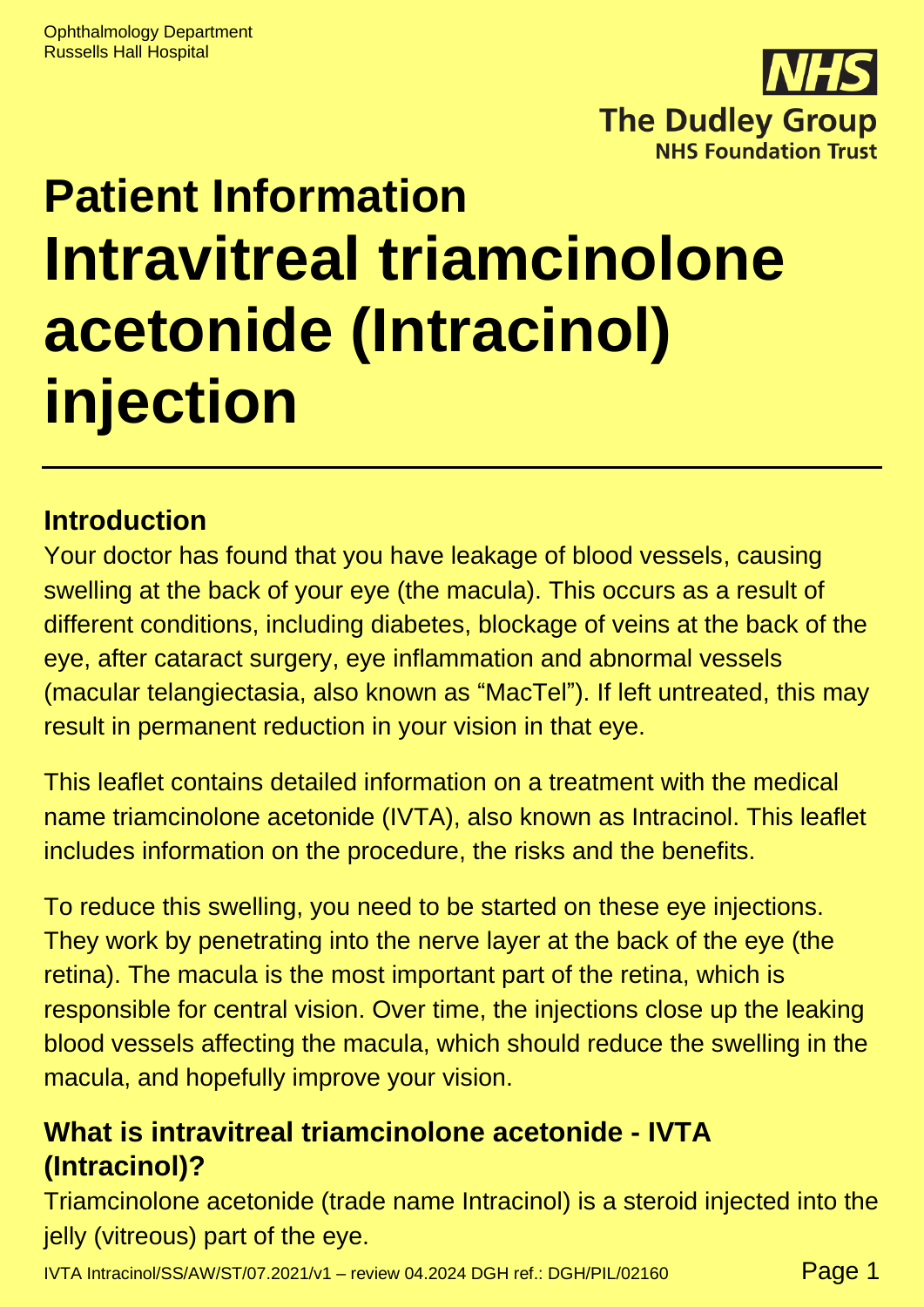It has been shown to reduce the swelling and leakage of blood vessels at the macula, and it may improve how well you see.

Intracinol is approved by the Medicines and Healthcare products Regulatory Agency (MHRA) for use in the eye.



Figure 1 shows the side image of an eye (image courtesy of NHS Choices)

Depending on how the eye responds, these injections may be given on multiple occasions over the coming months in the affected eye.

#### **Will my vision improve with the injection?**

In most cases, the injection is capable of reducing retinal swelling and inflammation, leading to improved vision. The beneficial effects of the injection can be short-lived, as the drug lasts six to eight weeks.

#### **What are the benefits?**

As mentioned in the above paragraph, the injection is capable of reducing retinal swelling and inflammation.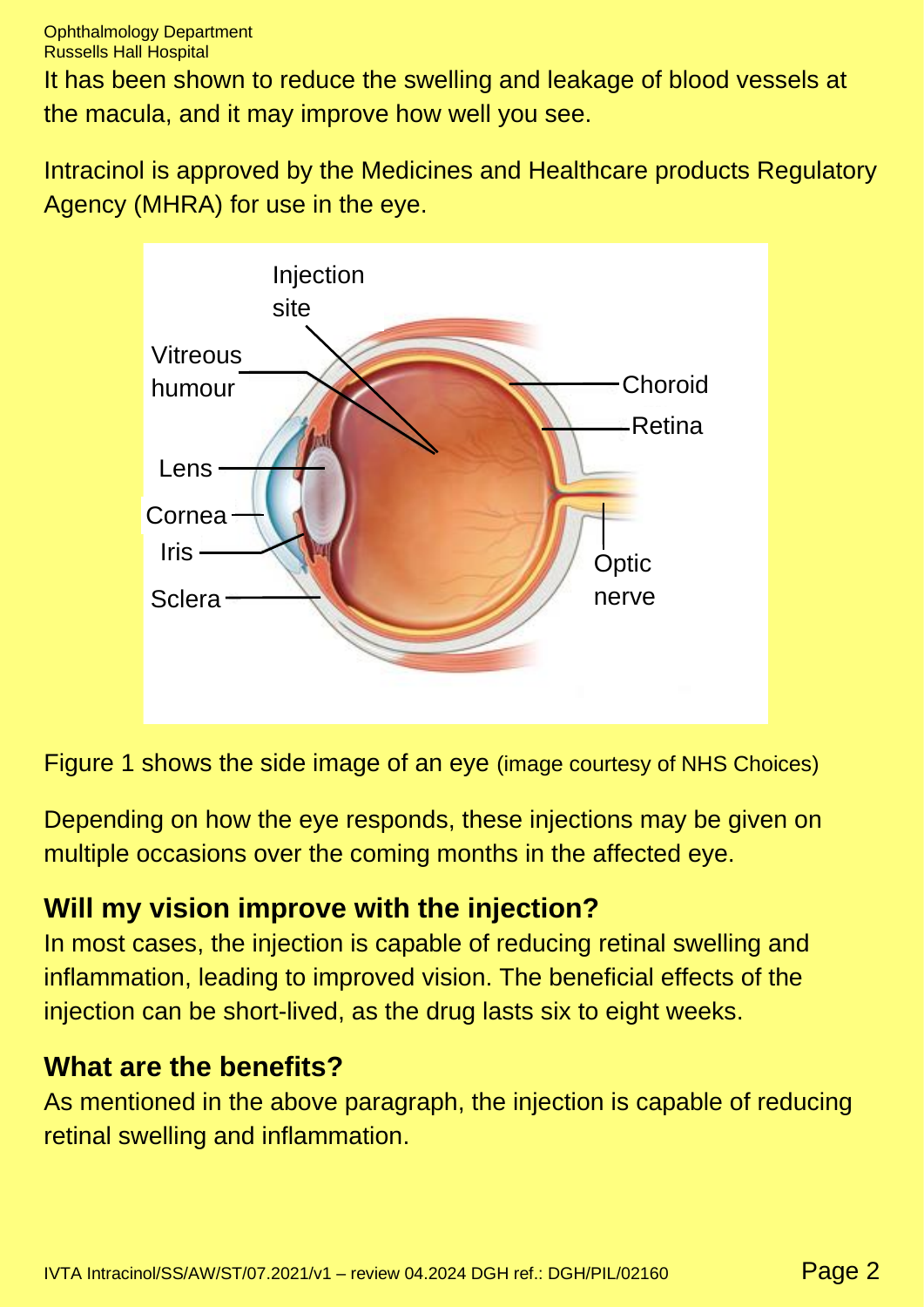## **What are the risks of having the injection?**

You need to know about the possible side effects:

- Less than half of a per cent (one out of 200) of patients have either an eye infection, retinal detachment or cataract as a result of the injection.
- Between 28 per cent and 77 per cent (28 to 77 out of 100) of patients may experience an increase in intraocular pressure as a result of the injection. This is more likely if you have high intraocular pressure before the injection or if a higher dose is injected.
- Any of these complications may lead to blindness. Additional medications or procedures (including surgery) may be needed to treat these complications.

Other less serious side effects include pain, subconjunctival haemorrhage (blood shot eye), floaters in your vision, damage to the retina or cornea (structures of the eye), inflammation of the eye and bleeding. Again, additional medications or procedures may be required to treat these side effects.

## **Other possible limitations**

The goal of treatment is to prevent any further loss of vision. Although some patients have regained vision, the medication may not restore vision that has already been lost, and may not ultimately prevent further loss of vision caused by your disease.

## **What are the alternatives to the injection?**

Your doctor will be happy to discuss alternative treatments, although these may not be as effective in controlling your condition, or may have more serious side effects than the Intracinol injection.

Other alternatives include longer-acting intravitreal steroid injections (lluvein, Ozurdex), laser treatment (which may have already been given) and other types of injection called anti-vascular endothelial growth factor (anti-VEGF) therapy (Avastin, Lucentis). Ozurdex is currently licensed for use in retinal vein occlusions, and is available at this hospital for this condition. Avastin is unlicensed, and can be used **off-label** in some circumstances. If appropriate, your eye doctor will discuss this with you.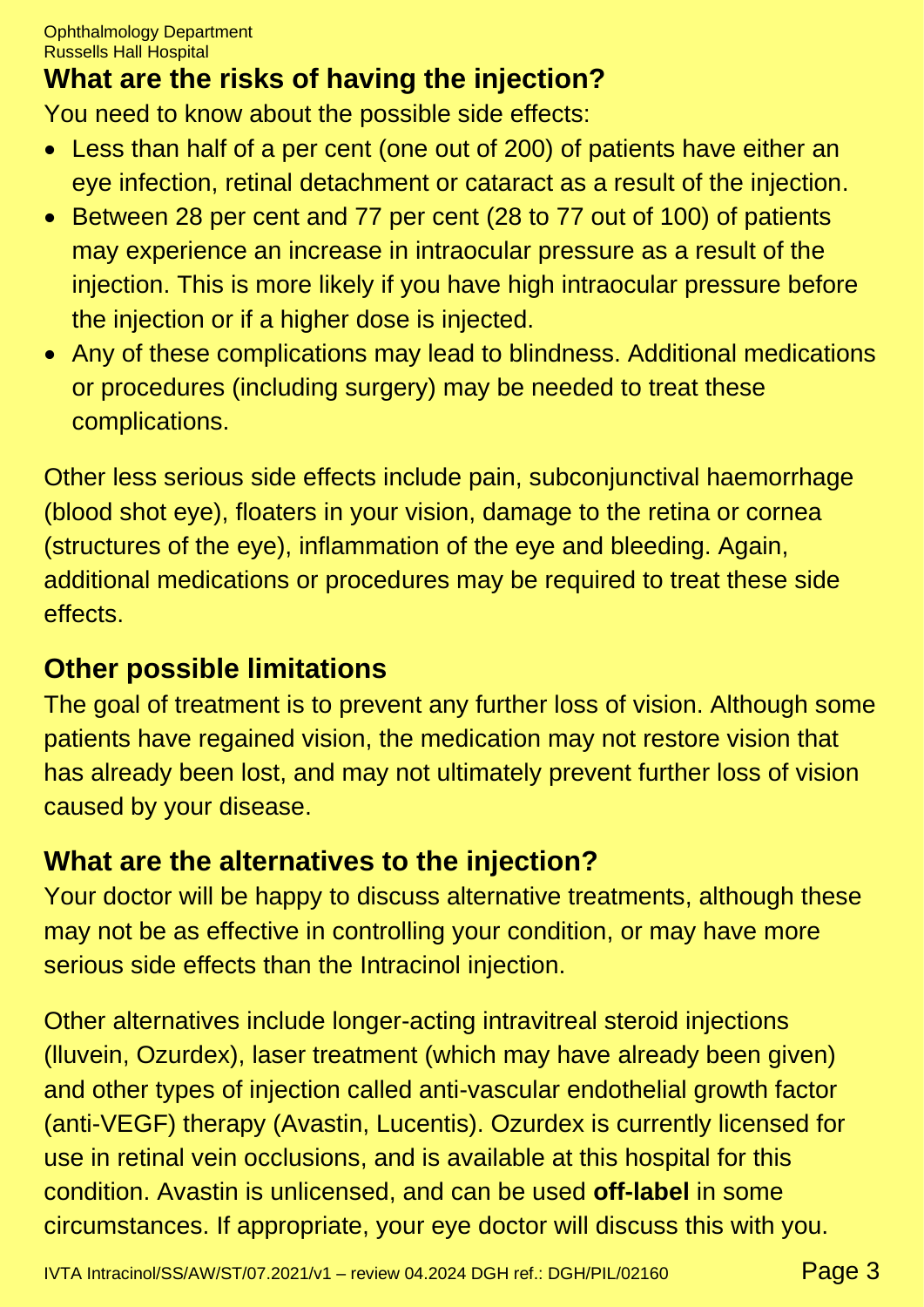Ophthalmology Department Russells Hall Hospital

#### **What happens before the treatment?**

Please take your usual medication and eye drops on the day of your injection appointment. Before your injection, you will be given a tablet and eye drops to lower your eye pressure. If you want, you can take paracetamol tablets on the morning of the injection, if you can take them (always read the label; do not exceed the recommended dose).

#### **What happens during the treatment?**

You should not feel any pain during the eye injections, since your eye is numbed with anaesthetic drops prior to the injections. You may feel some pressure on your eye. You will not need to stay in hospital.

#### **What happens after the treatment?**

Most patients will not have any eye drops after the injection, however a small number of patients may be given antibiotic drops for five days after the treatment. Your doctor will discuss this with you. You can take a couple of paracetamol tablets (500mg) in the morning of the injection or afterwards (if not allergic) if necessary.

Please continue to take any other eye drops that you already use (such as, for glaucoma).

After the injection, the eye will be covered by an eye shield to prevent corneal scratch / abrasion. Please keep the shield on the eye until the next morning.

Frequently, patients see a dark, cloudlike floater in their vision a week after the injection. This is produced by the drug triamcinolone (Intracinol) in the jelly of the eye.

#### **Client consent**

The nature of my eye condition has been explained to me and the proposed treatment has been described. The risks, benefits, alternatives, and limitations of the treatment have been discussed with me. All of my questions have been answered.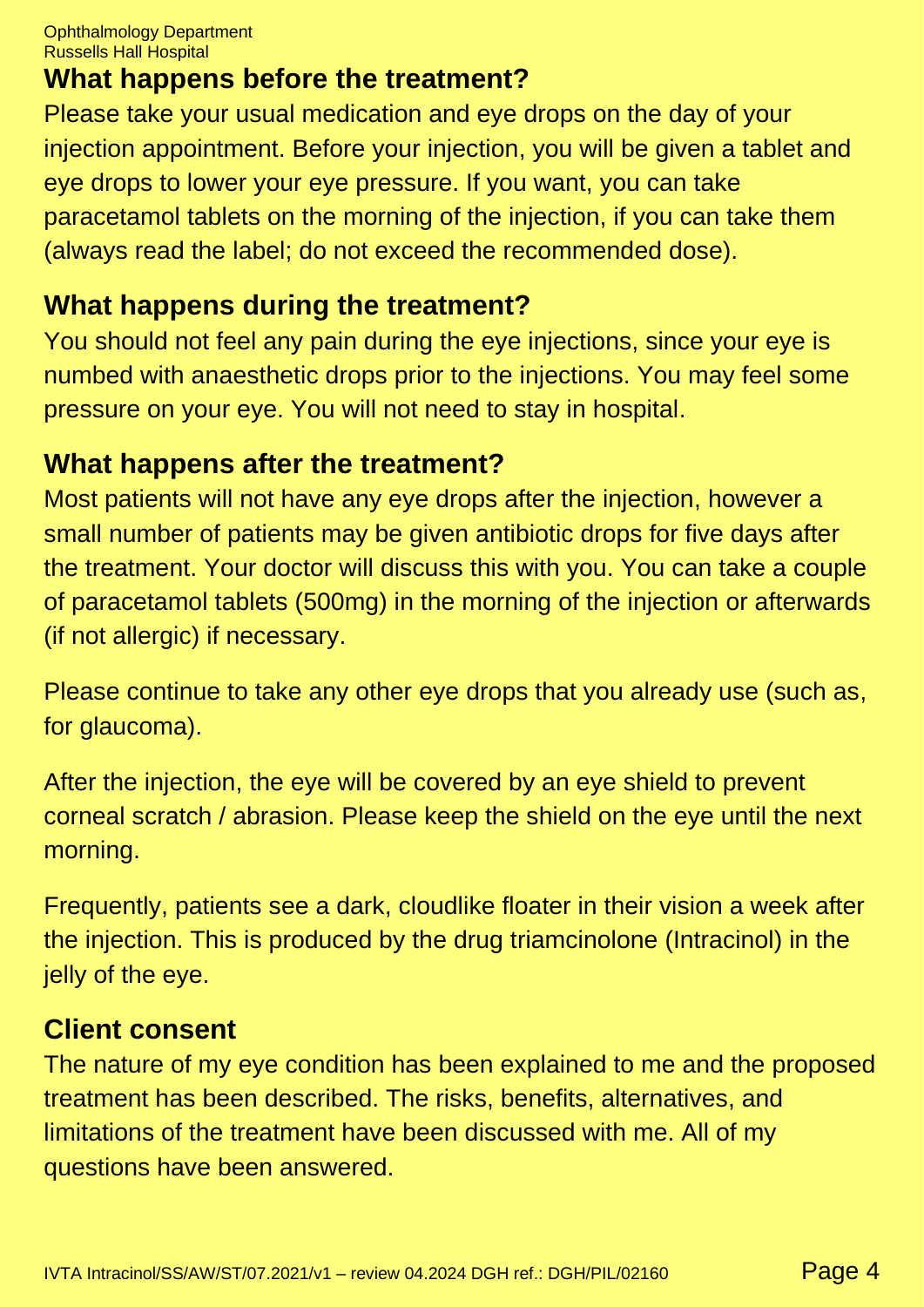Ophthalmology Department Russells Hall Hospital

- I will take all prescribed medications exactly as prescribed and will immediately contact my doctor if the following signs of infection or other complications develop:
	- o Pain
	- o Blurry or decreased vision
	- o Sensitivity to light
	- o Redness of the eye
	- o Discharge from the eye

I have been instructed not to rub my eye or swim for five days after the injection. I will keep all post-injection appointments so my doctor can check for complications. I have been instructed not to drive to my hospital appointment and not to drive later on the same day.

#### **Is there any reason why I cannot have the injection?**

- The injection cannot be given to people who have glaucoma or significant increased eye pressure.
- It will not be used if you have an infection or inflammation in or around the surrounding tissues of the eye.
- Additional support may be needed for patients who may find local anaesthetic difficult to tolerate due to cognitive impairment. In this case, alternative solutions will be discussed with the patient and those who support them.

# **Advice after eye injections What should I expect after the injection?**

Your eye may feel painful for 24 to 48 hours. If necessary, you can take painkillers such as paracetamol or ibuprofen if you can take them (always read the label; do not exceed the recommended dose). If the eye becomes significantly red and painful with reduced vision, contact the **Urgent Referral team** immediately on **01384 456111 ext. 3633.**

It is best to avoid products containing aspirin. However, if you take regular soluble aspirin (75mg), you can continue to take it as advised by your GP.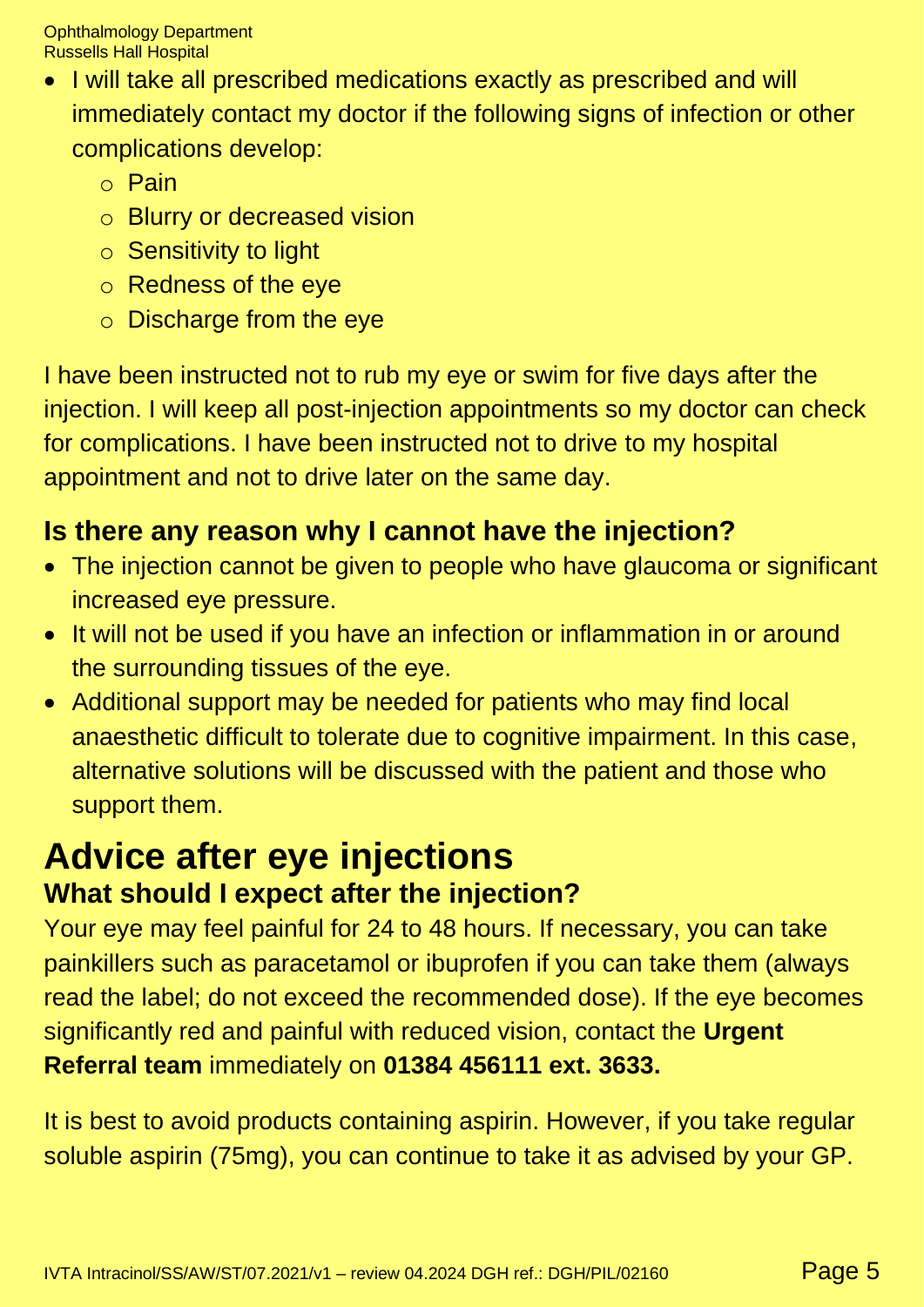Ophthalmology Department Russells Hall Hospital

If you have bruising on or around the eye, this should fade gradually over the next couple of weeks.

At times, a tiny air bubble can be introduced into the eye during the injection. This appears as a round, dark floater in the centre of your vision the day after the injection. Do not be alarmed, as this will get smaller and should disappear within 48 hours.

Rarely, the surface of the eye can get scratched during the injection process. This can cause sharp, sudden pain three to six hours after the injection. If this happens, it is easy to treat, so please get in touch with the **Urgent Referral team** at Russells Hall Hospital Eye Clinic on **01384 456111 ext. 3633** (9am to 4.30pm, Monday to Friday).

#### **What do I need to do?**

If you have an eye pad to prevent the cornea from being scratched or damaged, you can gently remove this the next morning. The eye pad may be slightly bloodstained, but this is nothing to worry about.

You can clean your eye the morning after your injection with cool, boiled water and a small piece of cotton wool or lint. Close your eye first, and then gently wipe from the inner corner of the eye to the outer corner of the eye, using a fresh piece of cotton wool or lint each time and for each eye.

If you were prescribed antibiotic drops to use at home, continue to use them for five days. If you have been prescribed glaucoma eye drops, you should use them on the morning of the injection, but not after the injection for the rest of that day. The next day you should start your glaucoma eye drops again using a new bottle.

#### **What if I have any problems or questions after reading this leaflet?**

Please contact the **Urgent Referral Clinic** team at Russells Hall Hospital Eye Clinic on **01384 456111 ext. 3633** (9am to 4.30pm, Monday to Friday).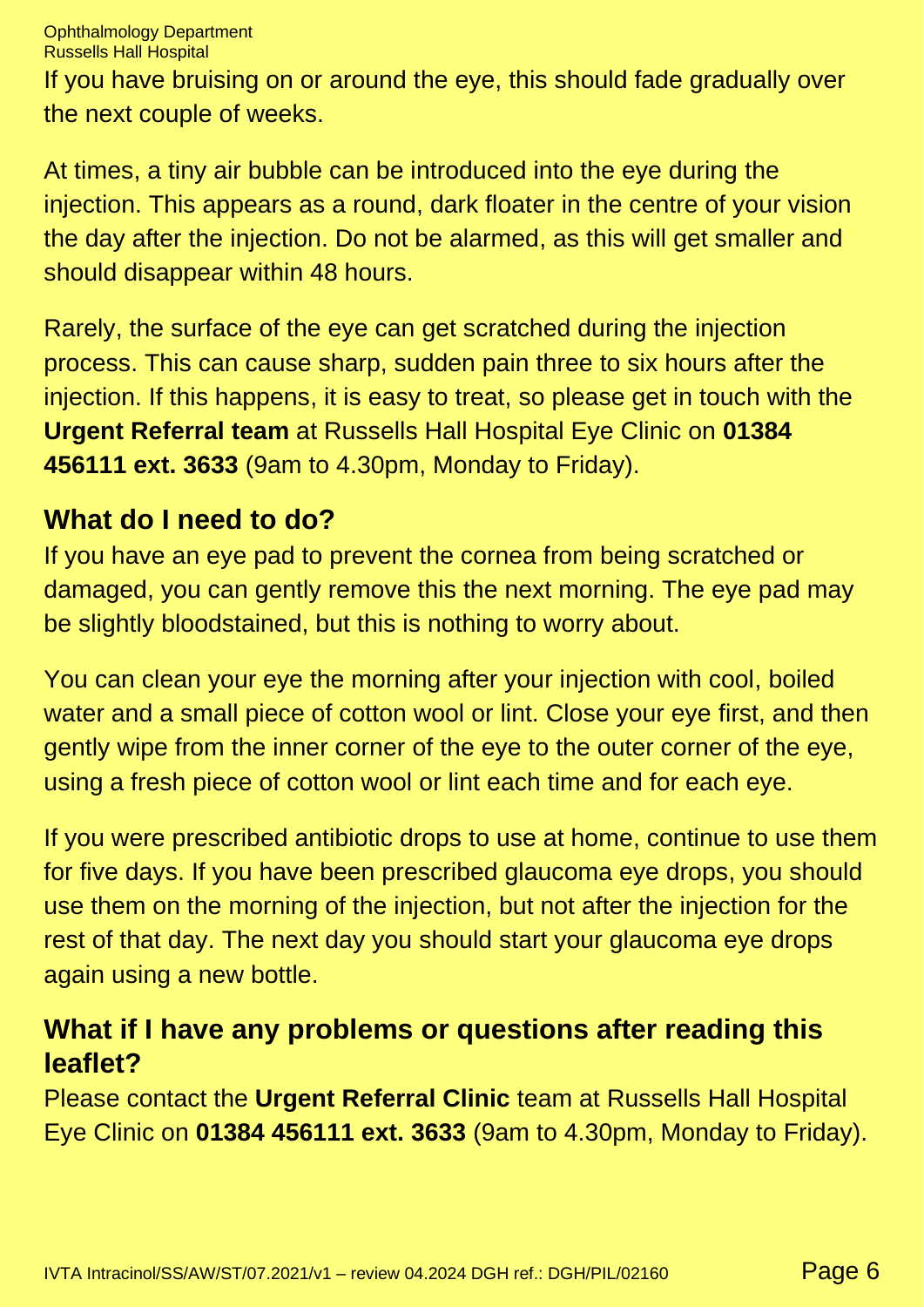#### **Eye emergency, out of hours**

In case of an eye emergency after the closing hours of the Eye Clinic at Russells Hall Hospital (including weekends and bank holidays), please contact:

#### **Birmingham and Midland Eye Centre** on **0121 507 4440**

The doctor on call is usually based at the Eye Centre, City Hospital, Dudley Road, Birmingham. They may need to call you back, and if necessary, they will arrange for you to visit them.

**Note:** the information in this booklet is provided for information only. The information found is **not** a substitute for professional medical advice or care by a qualified doctor or other healthcare professional. **Always** check with your doctor if you have any concerns about your condition or treatment. This is only indicative and general information for the procedure. Individual experiences may vary and all the points may not apply to all patients at all times. Please discuss your individual circumstances with your eye doctor.

#### **Author: Mr S Shafquat FCPS FRCS FRCOphth Consultant ophthalmic surgeon Retina lead**

This leaflet can be downloaded or printed from <http://dgft.nhs.uk/services-and-wards/ophthalmology/>